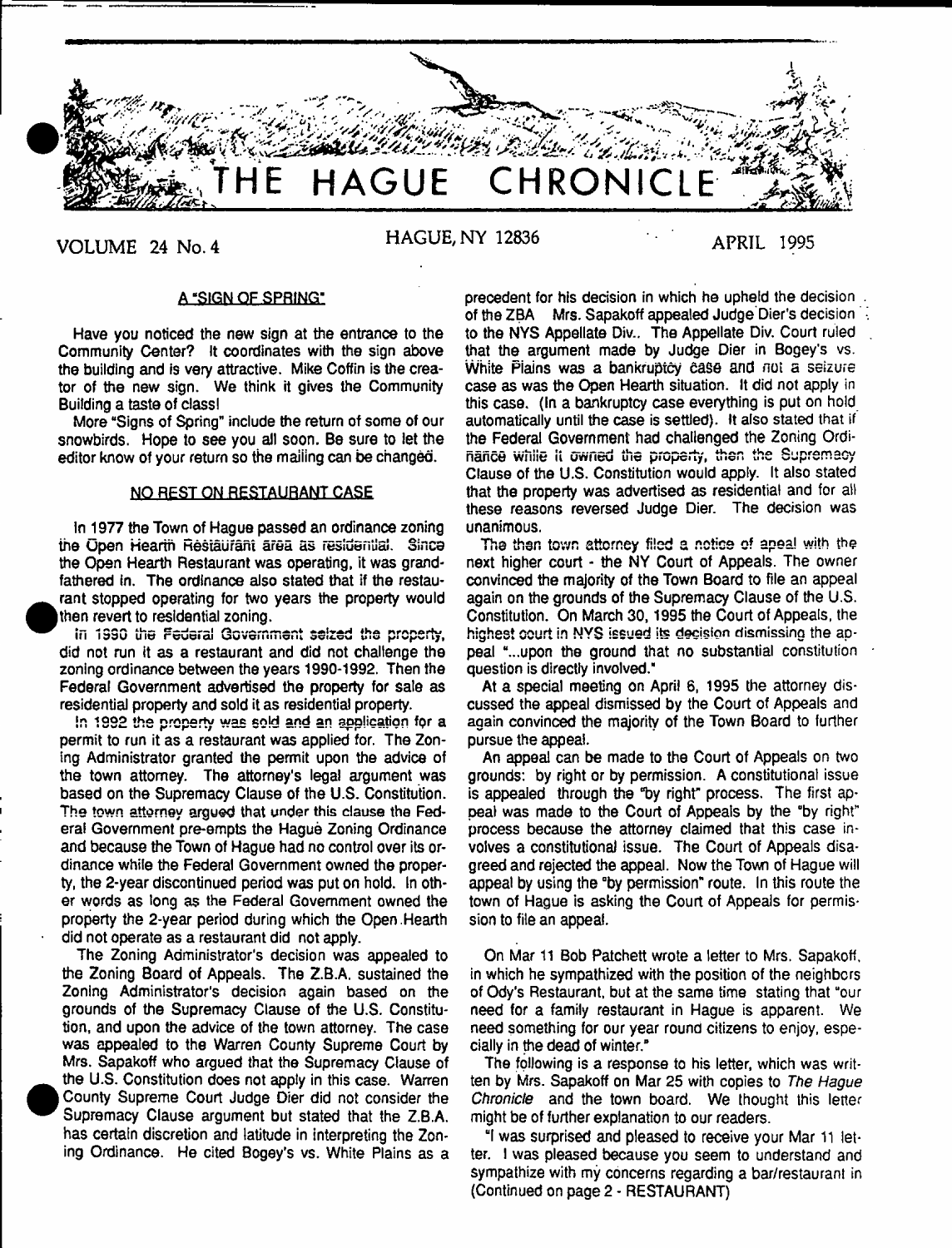# RESTAURANT - Continued from page 1

Silver Bay. In your letter, you wrote that you also had unpleasant experiences with two bars close to you, in that there was excessive noise and a problem with cars being parked on your property.

"On the other hand, there are aspects of this situation which you may not be aware of. From your letter, I got the impression that you believe that I have some control over what happens next to the Ody's Inn. However, any decision regarding the former Hearth property is completely out of my hands. The first appellate court has made its decision, and the Town is now appealing to the Court of Appeals. Therefore, the future of the Ody's Inn will be decided by the Town and/or by the New York Court of Appeals. Even if I take no further action, or if I were to actively support the Ody's Inn, it would make no difference. The Court will stilt forge ahead and make its next ruling; based upon what is legally correct -- not based upori whether I oppose or support the idea of a bar/restaurant.

"In addition, please keep in mind that when I first initiated this action, the Hearth property was not yet being used as a restaurant/bar, and the Ody's were not even in thd picture. While this case was *already* before the appellate court, Mr. Levy leased the property to the Ody family. Although I do not understand why anyone would put their ti8me, money, and effort into a project, knowing that a court was already examining the situation and might declare it to be illegal, that is exactly what Mr. Levy and the Ody family did In this case. Had they simply waited a few months until the court had made its decision, the Ody's would not be in their current predicament. While I do not know the Ody's, they certainly seem to be a lovely family, and they are obviously operating a wonderful and well come restaurant which has enhanced the Silver Bay area, and which as been embraced by many in the community.

"My personal concern is that one day the property could be leased to, or owned by someone who could not operate this kind of decent establishment and who would not pro<sup>1</sup> mote the "healthy atmosphere" which the Ody's apparently have tried to do. There are no guarantees for the future, since the Ody's may not want to continue their restaurant forever, and/or Mr. Levy might decide to sell or. lease it tb someone else. While we might all be happy about the situation today, I believe that we should also be concerned about what might happen in the community many years down the road. This kind of long'range planning may not be popular, but I would hope that responsible and con<sup>1</sup> cerned residents, like both of us, would recognize that we have to think about what kind of Silver Bay community will be inherited by our grandchildren and all future generations.

"While I may not reside in the area on a year-round ba<sup>1</sup> sis, I certainty understand and appreciate that year-round residents have concerns and needs that go beyond the needs of the summer residents. I have been a summer resident in Silver Bay since 1963. May long-term commitment to the area means that I have always been concerned about the community's prosperity well beyond thd summer months. However, I believe that my actions in this situation have been in the interests of everyone--year-

rcund residents as well as summer residents. In fact, it is because 1 have a real and lasting commitment to the area that I feel a responsibility to think abdut its future. I hope that all the residents of the Town of Hague will understand this, even if they have opinions which are different than mine. It has caused me deep anguish to think that some members of the community may have cast me as the 'villain' in this situation. I hope that my efforts to explain my position will convince you, and others, that I am simply a concerned Silver Bay resident who is trying to do what I believe to be right." /s/ Eleanor Sapakoff

Ed: We hope that the above article and tetter will help our readers understand what the problem is.' This has become a big issue and we hope that the problem can be solved in the near future.

#### . WOMEN HELPING WOMEN

The Relationship between a Woman and Her Physician" is the subject of our.next program on Monday, May 8, 1995,7PM at the Hague Community Center. Our speaker will be Patricia Gavin, Director of Program Development at the Cancer Center at Gfens FaJIs Hospital. Pat is a graduate of Cornell and Boston University and a primary care nurse practitioner as well as a primary care physician's assistant.

This program is geared for women of all ages. Ail our programs are free, and we look forward to welcoming women from Ticonderoga, Putnam and Crown Point as well as Botton Landing, Lake George and Glens Falls.

Women Helping Women is a group of women who meet the second Monday of each month with guest speakers covering topics concerned with women's well being - physical, emotional, social and intellectual. VDB

# CPR COURSE TO BE GIVEN

Women Helping Women will sponsor a CPR course to be given on June 17 from 10AM - 3PM at the Community Center. Michael Spano, Denville, NJ, a certified CPR instructor will be teaching the course. There will be a fee, which is still undetermined, to cover the expenses involved. The instructor is a volunteer .The course is open to women on a first come basis, but if less than 10 women sign up for it, it will then be open to men also. If there is a good response, Mr. Spano may be available for other courses during the summer... djh

FESTIVAL GUILD AND NCCC Coffee House will be hetd at the NCCC auditorium on May 12 at 7:30PM featuring Dana Robinson. \$5.00 admission.

KIWANIS CHICKEN & BISCUIT DINNER to benefit the Key Club - 5-7:30PM at the United Methodist Church. Adults - \$6.00; Ages 5-14 - \$3.00; Under 5 free.

# **RECYCLE FOR ART**

**The Children's Summer Art Program at Silver Bay Assoc, is in need of styrofoam meat trays, toilet paper and paper towel rolls, Cool Whip containers w/!ids, egg boxes, yarn, etc., and anything else that looks nifty. Call Betty Heintzelmani 543-6339. 4/9S**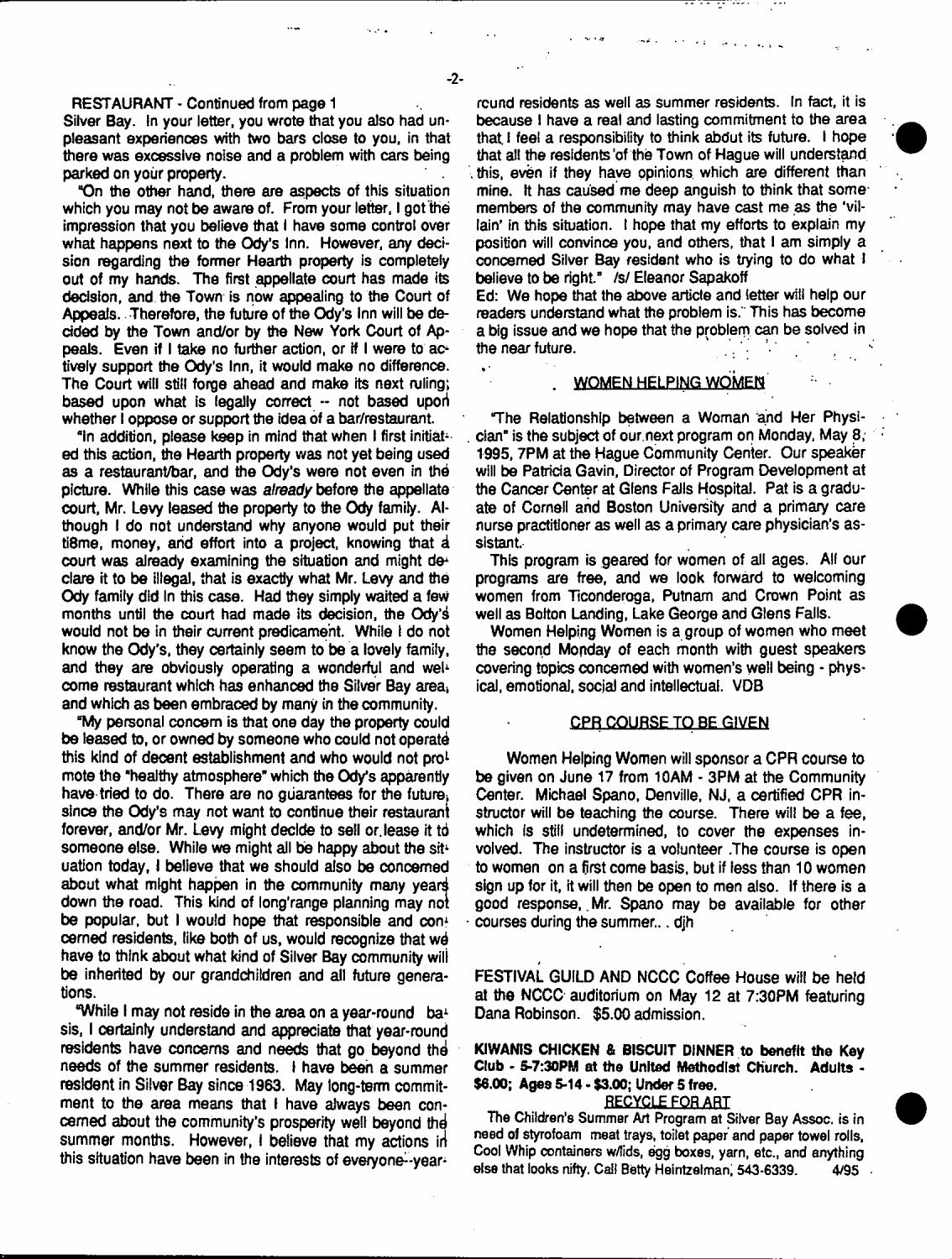$-3-$ 

#### TQWN-BOARD - MARCH 14.1995

A decision to wait for the Court of Appeals to make its final decision was reached by the Town Board at its Mar. meeting. There had been a misunderstanding about a 90 day extension (there is none) at the Feb. meeting and this was the best solution for town interests. A motion was made and approved by all board members to incur no extra expenses without the board's prior approval. It was agreed that all records pertaining to this case would be turned over to John McDonald who now serves as our town attorney, replacing John Silvestri, former town atty.

52 moorings have been proposed by the state for Rogers Rock Campsite and nearby property owners are deeply concerned. Supv. Belden will see whether he can get a public hearing with all the people (groups & individuals), concerned to make the state aware of the impact on the lake and the community.

In other business:

Supplemental information has been accepted by HUD for a Small Cities Block Grant (S.C.B.G.). We should know by May 7 whether or not we are a grant recipient.

Silver Bay Assoc, will hold a Hague Community Day on May 6 (Raindate - May 7).

Marg Del Signore was appointed part time worker at Transfer Station, starting April 1, working 25 hours a week at \$5.50 per hour.

A public hearing will be held at 6 PM Tues. Apr.: 11 to review the Town Park Regulations.

Resolution passed to develop Stormwater Management plan.

All remaining issues pertaining to reclamation will be handled by Atty. John McDonald.

A letter from APA confirms in Review of Regional Projects proposed by counties as other units of Municipal Government °the;towns administering land use programs are not only authorized but compelled to review such projects under the statuary scheme set forth in the APA Act."

The Sewer Basin Committee needs a grant commitment in order to proceed with Sewer District #1 formation.

Consider a suggestion that Animal Control Officer become a private contractor thereby saving money, for the town.

Bill Bothe, Zoning Administrator, asked the board to in-1.4 stitute a \$10 fee for individuals, other than taxpayers who request a file search. Approved.

He also requested permission for Educational leave for . March 22, 23, 24 to attend a conference in Ellenville at no expense to the town. Granted.

Recommendations for the following were made to the board:

1. Mary Lou Doulin replace Skip Hourigan as the representative from the Zoning Board on the Stormwater Committee. Skip will continue to serve as chairman.



2. Cris Ginn and Dave Martucci (ZBA) and Dave Swanson and John Brown (Planning) as candidates to serve on the Revision Review Committee (zoning regulations). All were approved.

There will be a CVE Cable public hearing on May 9 at

6PM.

Carol and Marty Brown will again give the 'Young Boaters" program in July and August  $\dots$  gl

#### ZONING BOARD OF APPEALS. MARCH 23

With no agenda, the only business for the board was an Interview with Mr. Jim Neal-for a place on the board, now vacant... gl  $\ddot{\phantom{1}}$ 

#### PLANNING BOARD-APRIL 6

The 7-lot sub-division on (41-1.37) property owned by Stanley Disbrow, working with Christmas Associates, has been changed since the CA has pulled out and are now working out details for a 2-lot subdivision with the Nature Conservancy.

Sinkway (60-1-8 & 17) minor 2-lot sub-division that would transfer parcel 17 to family partnership and transfer parcel 80-to family trust, the well area (3rd parcel) established as a gift to the children. The lawyer for the Sinkways wasn't sure, how the board should be involved but the board will investigate its procedure and the matter will continue on next month's agenda.

Priore(21-1-13) Class B (Minor 2-lot subdivision (Rt. 8) Approval was given with the understanding that a right of way to the back lot must be provided and identified in the deed and that buildings must be identified on the mylar. No problems created by septic systems since each lot has its own.

Doherty (41-1-2.3 & 2.8) Hollow Road. A nonconforming lot not property recorded presented a problem for the board since at this time the owners cannot sell it until it conforms to the zoning code.

Bill Bothe, Zoning Admin, will contact the seller to see if a conforming lot can be created by the addition of more land, to bring the existing lot up to zoning requirements.

' The Zoning Ordinance Review Committee has been organized (held its first meeting on Mar. 21). Dave Swanson is chairman and Bill Bothe, clerk. Meetings are scheduled for the 1st and 4th Tues. of each month at 7PM.

Suggestions on items for revision are welcome.

Dave Swanson or Bob Patchett have been authorized to act as clerk in the absence of Henry Karmazin... gl

#### TOWN BOARD - APRIL 11.1995

A public hearing was held at 6PM on Apr 11 preceding ' the regular town board meeting. The matter on hand was the presenting of the new town park regulations. Several changes were made before the board approved unani- "-mously..

The new rules for the use of the Comunity Center will go back to the committee for further study and will be present ed at next month's meeting.

It was noted that at a special town board meeting on Apr 6, the decision to have the town attorney send an applica- 'tion to the-Appellate Court asking permission for our case re: Hague Zoning laws to go before the court. It is the town's Jntent to defend the decision of the ZBA.

Continued on p. 4 - TOWN BOARD 4/95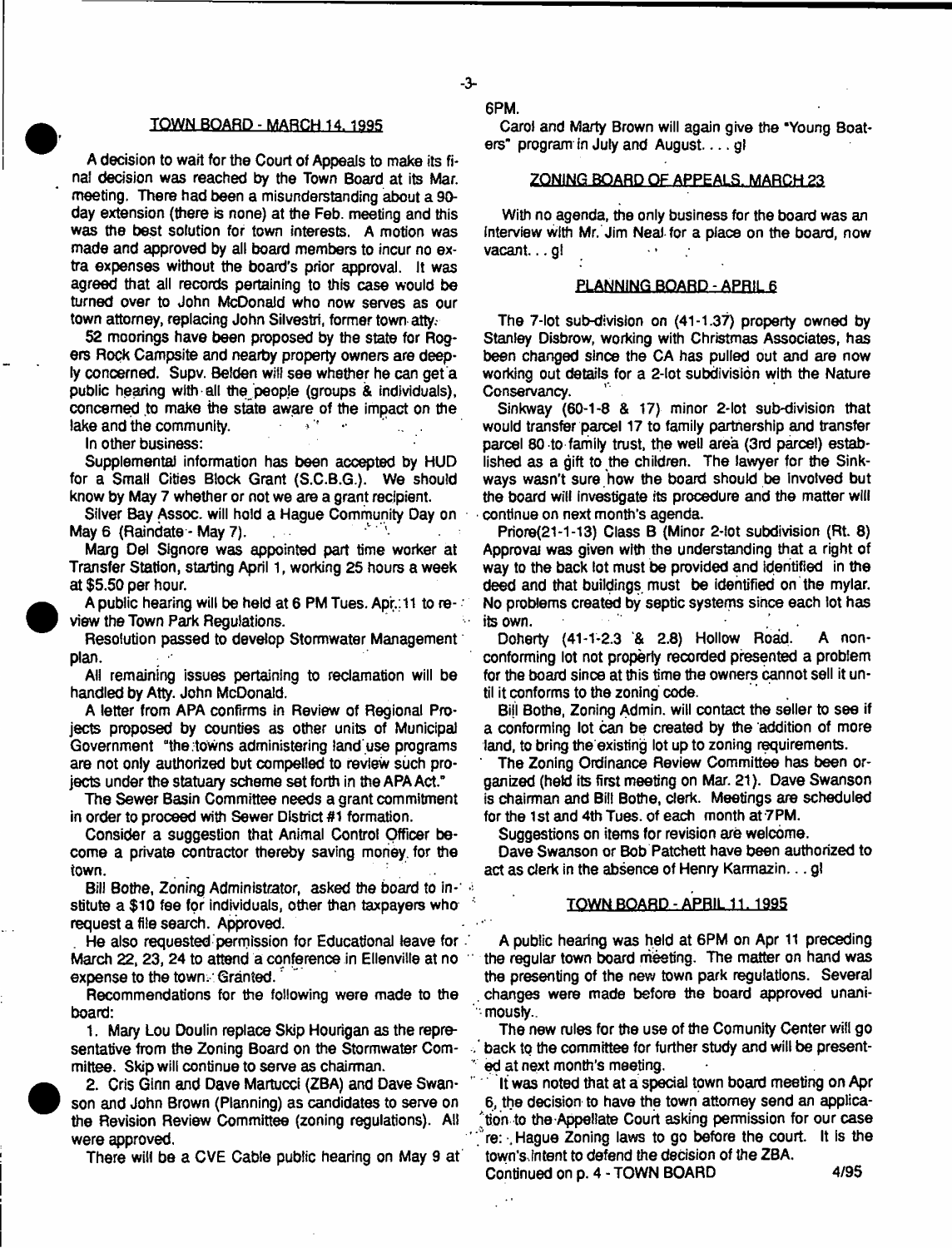#### Continued from page 3 • TOWN BOARD

The decision we would like from the court would allow the town to amend the zoning laws to provide "hardship" case review and allow for variance.

Due to the efforts of our Supv. Dan Belden, Warren County will purchase Swede Mrs tower and complete the county's comunication network, an important step in enabling quicker response by all the groups involved in all our everyday lives and in emergencies. I.P., owners of the property, will allow access and possibly an easement. Good job, Dan!

In other business:

The first meeting of the Zoning Ordinance Review Committee was held on March 21,1995.

James Neal of Sabbath Day Pt. was appointed to fill one of the two ZBA openings. Anyone interested in serving on this board, please see Bill Bothe or Cris Ginn.

A suggestion to plant sugar maples at the intersection of Rt. 8 and 9N was rejected by the state landscaping dept, as a safety hazard. A letter was received from Michele and Tim Gautreau recommending the old town hail be turned into a museum. Supv. Belden would be happy to receive (in writing) any other suggestions anyone might have for this building.

Reminder that Silver Bay is having a Hague Comunity Day on May 6, starting at noon. (Rain date, May 7). Invitation to residents of all ages on page 8 of this issue.

The Ti School Board rescinded a motion that would have transferred three parcels of land to Hague. They have now sent a list of conditions that the town board rejected. Supv. Belden will continue working with the school board to see what accommodations can be made.

The Fire Dept.has asked permission to hold a garage sale at the park the weekend of the BASS Tournament This was approved, but the request to use the old town hall for a May-Sep/Oct rummage sale was tabled until the May meeting.

A new set of law books has been received by the Justice and it was decided to give the old ones to  $T<sub>i</sub>$  High School.

The Highway Dept, will proceed with the leveling and seeding of the east and west sides of the Community Center property and backstops wiil be installed for the basketball court.

Linda Coffin reported that the town is running in the black (or is it blue ink)?

Stormwater work will start after the smelt run in May.

On May 5 a workshop for Planning and ZBA will be held at ACC. The \$15 fee for any member who wishes to attend will be paid by the town.

. There is a park attendant opening; also a life guard. Applications.available at the Community Center.

LGA gave a \$20,000 grant for improvements.

Arnold Goetsch was awarded the contract for laying the new floor in the Richard Bolton Room at the Community Center. Eric Robinson and Mike Manning will remove the old floor and share the lumber. Work should be underway within the next day or two.l

There is a permanent newspaper and magazine bin at the Transfer Station. These items will be accepted at the regular Transfer Station hours every day... gl

The following letter is from the Zoning Revision Comm: To Mr. Daniel D. Belden, Supervisor; Town Board Members; Town Clerk

Re: Zoning Ordinance Revision

Ladies and Gentlemen,

The Committee which you appointed at the March 13.1995 meeting of the Town Council has organized and held its first meeting at 4:30PM Tues. Mar. 21, 1995. It considers its task to try to deal with specific problems in the Zoning Ordinance which are Identified by the members of the Committee or members of the public. It does not consider its task to be either (i) a general rezoning of the Town or (ii) a word by word rewriting of the Zoning Ordinance, which tasks could take years.

In order to Identify problems in the Zoning Ordinance which should be dealt with, we would appreciate suggestions from citizens and properly owners in the Town of Hague. Such suggestions should be in writing and should be submitted to Bill Bothe, Zoning Administrator, Town of Hague, Community Center, Hague, NY 12836, on or before June 1,1995.

Among the suggestions received to date have been the following: (i) to lengthen the period of time (presently two years) during which a nonconforming use may be discontinued before the right to such use is lost, and (ii) to make some meaningful provision for offices and light industry in the town.

We would appreciate your help identifying concerns related to current Zoning Ordinance and that those suggestions are given to Bill Bothe. Very truly yours, David Swanson, Chairman, William Bothe, John Brown, Linda Coffin, Martin Fitzgerald, Cris Ginn, David Martucci. '

# **THE MASIERSINGER5**

The Mastersingers, the Greater Glens Falls Community Chorus, under the direction of Thomas Booth, will begin rehearsals for its next concert. The series "Sundays at Seven" will continue with "Your Hit Parade, 1935-58" on June 18.1995 at 7PM at the Queensbury Hotel in Glens Falls.

Rehearsals will be held in the United Methodist Church, Hudson Falls beginning on Tues., Apr. 25 at 7PM. For further information contact Mary and Bill Bayard at 793-1704.

/ *wandered lonely as a cloud That floats on high o'er vales andfulls, When all at once I saw a crowd, X host, of golden daffodils; !Beside the (afe Beneath the trees, fluttering and dancing in the Breeze.*

*Continuus as the stars that shine Xnd twintjt on the milky way, They stretched in never-ending One Xiong the margin of a Say:*

*Ten thousand saw I at aglance.*

*Tossing their heads in sspnghthf dance. .. .William Wordsworth*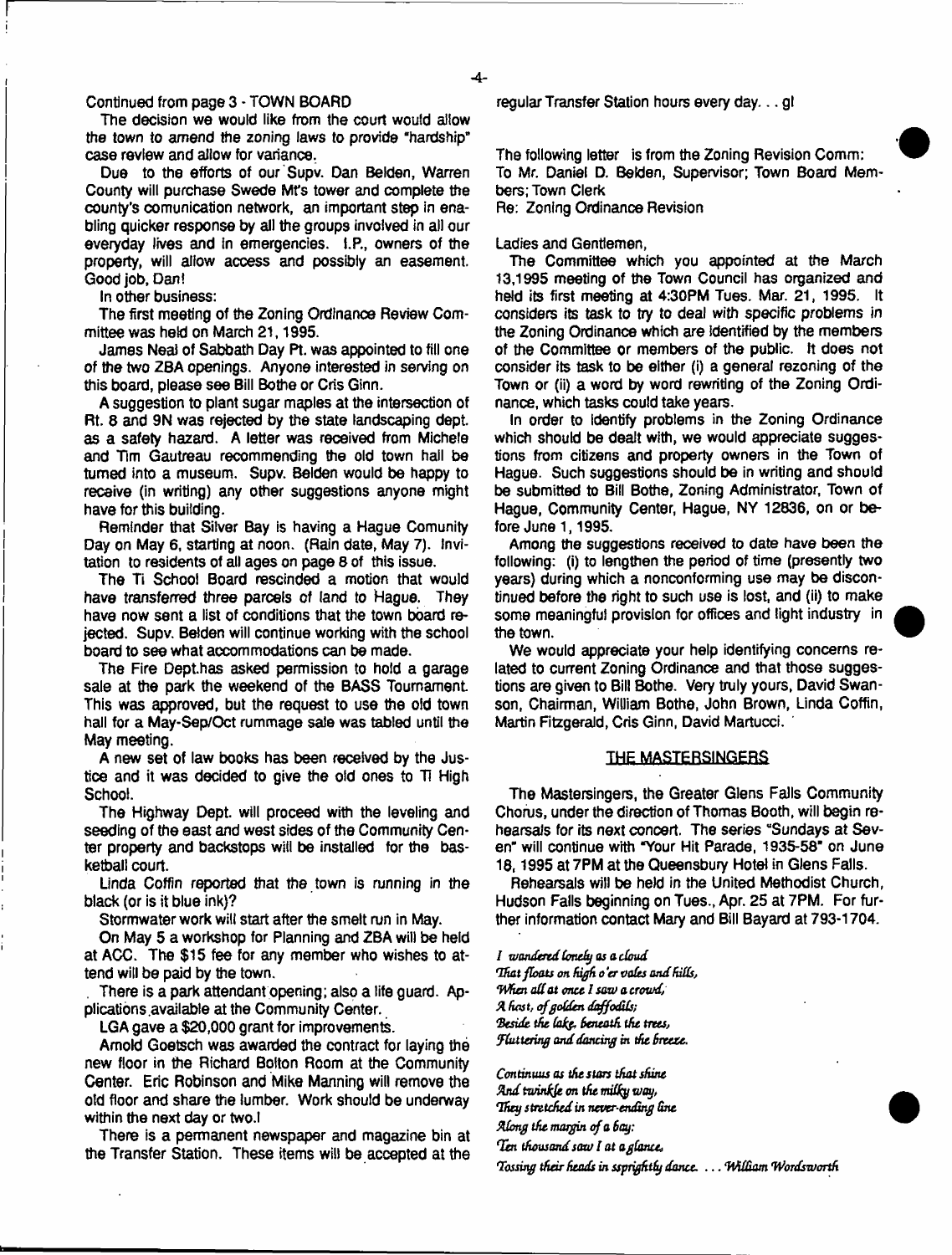# NATURE NEWS

# Laura Meade

'Tis die season for bird migration! How do they do it? Many hundreds of migrating Snow Geese can be seen these days at the Dead Creek Wildlife Area near Rt 17 in Vermont, just beyond the Champlain Bridge. And have you heard the flocks of Canada Geese honking their way over Northern Lake George recently? Less noticeable are the many types of colorful warblers which follow the shorelines of lakes and rivers as they fly to nesting habitats in the Adirondacks and Canada.

At the Audubon bird banding station at the Crown Point Historic Site, 42 different species of warblers have been banded during the last twelve years. That is remarkable, since only 45 kinds of warblers are known to be in North America. Many other species have been banded there also. The approximate dates for the banding are from May 8 - May 22. The station is open to the public. If you wish to visit, please caii me for directions and information at 543-6060.

On March 16 an unusual migrating bird, a female Spruce Grouse was attacked and wounded by a dog as it rested in a vard in Putnam. This bird is listed as "threatened<sup>e</sup> on the NY Endangered Species List. That listing means there are very few known in the state. The person who discovered the injured bird called to ask me what to do. I advised catching the bird (wearing gloves), putting her in a picnic basket and taking her to Port Henry to Joanne Huchro, the licensed Wildlife Rehabilitator who has proper training and facilities for care. This was done, but despite medication and TLC, the bird lasted only about 36 hours. It was the first report to me of a Spruce Grouse in this area, although they do stay south of here in the winter in pine spruce habitat, and come north to nest in a protected area near Plattsburgh.

It was surprising, therefore, to receive word of a positive identification of another female Spruce Grouse, this time on April 3 in the Town of Hague next to Rt 8 in an open place opposite Sunset Hill Rd. That bird seemed very tame and probably coutd have been easily caught (or attacked) by a dog or fox.

Now that it is spring we must say "goodbye' to our winter birds at our feeders. And let's say "welcome" to the beautiful songs of the robins, warblers, flycatchers, phoebes, sparrows, bluebirds, titmice and tanagers.

Late Report: On April 9 Kay Holliday of Pudding Lane, Silver Bay saw a Canada Goose with a lightweight plastic neckband (number 9:K). Records at the Essex, VT Wildfife Dept reveal that it was banded on Jul 15, 1993 as a male gosling at the Dead Creek Wildlife Management Area, Town of Addison, VT.

# CARTOON SHOW SCHEDULED FOR HAGUE

The Community Center in Hague, NY is the setting for a Comic and Editorial Cartoon Show four days of Memorial Weekend, May 26-29.

Students and adults from three counties are expected to attend the Chamber of Commerce-sponsored gallery showing. In addition to a display of the works of famous cartoonists, live workshops will be conducted in the area of cartooning.

Chamber of Commerce spokesman Stan Burdick an- . nounced that over 200 original and limited edition cartoons by famous editorial and comic cartoonists will be on display. Historical events dating from 1830 are chronicled in several antique cartoons.

It is expected that several area cartoonists will be on hand to demonstrate and instruct. Students are especially welcome: admission is \$2.00 for adults and \$1.00 for children. This is a non-profit event for the enjoyment of all.

A free special preview showing wilt take place Thursday afternoon, May 25 for students and teachers only. Other days the show opens at 9AM'and includes two evening openings.

Information is available from Stan Burdick (543-8824) or PO Box 2678, Silver Bay, NY 12874-2678. In addition to Chamber sponsorship, fijrids for the event are from the Warren County Decentralization Committee and the Council on the Arts.

#### **DATES TO REMEMBER**

The Ticonderoga School District has sent out a schedule of dates pertinent to the school budget and election. April 26 - Reg. meeting and budget workshop in Hague May 3 - Budget Workshop - High School Cafeteria - 7:30 May 8 Final date by which petitions are due from candidates for Board of Education, 5PM, District Offices May 10 Public hearing on budget - H.S. Cafe.. 7:30PM May 17 Reg. Board of Ed. meeting - HS Cafe.7:30PM May 24 - latest date for copies of the proposed 95-96 budget to be available for public release

May 30 - Voter Registration - Hague Comm. Ctr 1-6PM June 7 - Budget Vote and election of school board members - Hague Community Center -12 noon - 9PM.

Ed; We do not have any residents of the town of Hague on the School Board. Some member of the community who has an interest in the way our children are educated and the way our money is spent should seriously consider running for a position on the board.

### . BLACK WATCH LIBRARY BOOK DISCUSSIONS

With grant funding curtailed, the friends of the Black Watch Library, Ticonderoga, are utilizing local resources to present a series of four book discussions. Multiple cop- . ies of the books are being borrowed from the Ti High School English Dept. . Leaders from Ti, Silver Bay and Putnam will present the following programs on Wednesdays at 7:30PM.

4/12 - *The* Sunflower by Simon Wiesenthal

leader - (Maury Thompson)

4/26- *Hiroshima by John Hersey* (Mark Johnson)

5/10 -*To Kill a Mockingbird by Harper Lee* (Robert Moore)

5/24*-Fahrenheit 451,* by Ray Bradbury (Maury Thompson) The four books are available on loan at the library. Admission is free to the public and refreshments will be served.



t e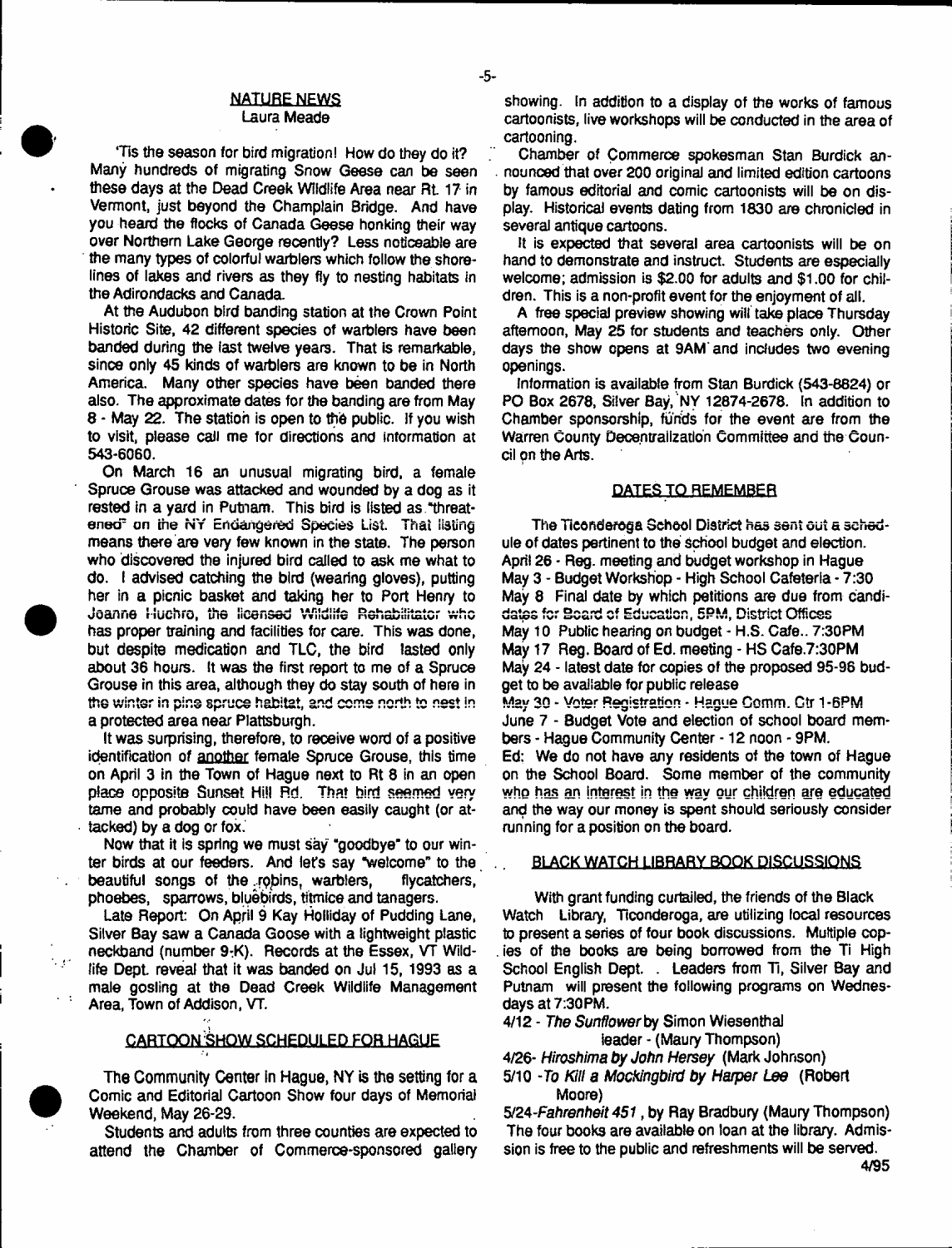# WRITER'S VOICE - SILVER BAY ASSOCIATION

A Poetry Writing Workshop by Paul Pines, will be held on May 13 and 14 and a Children's Literature Writing Workshop with Natalie Kinsey-Wamock will be held on: May 27 and 28. Call The Writer's Voice of Silver Bay, 543-8833.

# **BESTE SCHOLARSHIP FUND**

The Beste Scholarship Fund Committee extends sincere thanks to all those who supported the Feb. fund raising activities by attending the benefit dinner, by supporting the raffle and/or by sending a direct donation. The response from the whole community was heart-warming. Over \$640 was raised this year from direct donations, bringing the Fund total to \$13,538.34.

Special thanks for their extra efforts go to the Silver Bay Assoc., the staff of the Hague Chronicle for services donated and to the following individuals:

Ethel Andrus, Art & Joan Belden, Mrs. Dorothy Bevins, Mr. & Mrs. Edward H. Crabbs, Jr., Tony & Emma DeFranco, Dave & JoAnn DeFranco; Clifford & Betty Decker, Frank Fowler, Mr & Mrs. Roderick Geer, Mr & Mrs John Geils, Mr & Mrs Walter Hartl, Dorothy J. Henry, Thomas M. James, Robert A. Kritzler, Mr & Mrs. Daniel J. McGowen, Mr. & Mrs. Ludolf W. MeGow; Mr & Mrs Charles C. Parlin, Jr., Mr & Mrs. Thomas P. Reath, Sal & Kathy Santaniello, Mrs. J. Stanford Smith, Lynn & Pat Stote, Clifton & Marguerite West, Martha & Harry White.

Thank you all again for your helpful support. Every dollar counts.

# **CHAMBER QF COMMERCE**

Rental property owners may benefit from becoming a member of the Hague-on-Lake George Chamber of Commerce. Throughout the year the Chamber receives many phone and mail inquiries from vacationers interested in the rental of summer homes, camps or cottages. All inquiries are maintained on an easily available fisting. This contact information, if selectively used, could help you in your efforts to rent your summer property. If you are interested in joining the Chamber (dues \$65 per year) and in periodically receiving a printout of the Chamber's inquiry contact list, please call the Chamber at 543-6353. (tmj)

# NEW HOURS AT THE TRANSFER STATION.

# **Beginning April 1, the transfer station (landfill) Is open seven days a week from 12 noon to 5PM.**

THE UPPER HUDSON PRENATAL SERVICES NET-WORK is a non-profit organization which developed Tomorrow's Child", a toll-free referral line, with the goal of providing a clearninghouse of pregnancy and parenting related information for health and human services professionals and community members. The referral line is operative Monday through Friday from 9AM - 5PM and services Saratoga, Warren, Washington, Hamilton, Essex,

#### Franklin and Clinton counties. **CALL TOLL FREE 1-800-640-4558**

#### **TWO-SIDED REGULATIONS**

On Apr. 5 a hearing was held at the Hague Community Center on the state's proposal to put in 52 permanent boat moorings at the Rogers Rock Campsite.

The consensus of opinions expressed was that the state (DEC) seems to be able to make up their own rules when in fact the rules that they have on file are very different when it comes to individuals and marinas. The DEC claims as a state agency they are exempt from the full review process normally required for a mooring permit. The Lake George Assoc., represented by Kathy Vilmar, disagrees. "It is our belief that state agencies need to follow the same rules that private individuals need to follow, including mooring regulations established by the Lake George Park Commission," Vilmar stated.

The LGPC bars moorings that let boats swing more than 100 feet away from shore, yet the Rogers Rock moorings will indude some moorings from 150 to 250 feet from shore.

Owners of homes in the Rogers Rock area have strongly opposed the DEC plan. They said it would spoil the view, pollute the lake, congest the area and endanger public safety, besides taking business away from private marinas.

Residents were caught by surprise several years ago when the state put in a huge launching ramp - also against their own regulations. This time the news against their own regulations. leaked out of the impending plan and caused a furor. Campers should take their boats in and out, since they have such a large parking area, suggested one of the speakers at the hearing.

The state knows how the residents feel about this plan - letters have been written and statements made. But, will it really matter?

#### SEWER UPDATE

At a meeting of the Hague Sewer Committee on April 6, two representatives from Clough Harbour, the engineering firm hired by the county, were present to discuss the progress and answer questions.

It is important to understand that this is a Warren County Sewer Project. Hague is far ahead of any other town in Warren County with the preparatory work on the system. We are now ready to form our sewer district. Maps have been made and at present, the district is scheduled to include the area between Lakeshore Terrace and Cape Cod Village on Route 9N, including the side roads off 9N, and about 2000 feet along Rt. 8 from 9N. The Federal Government's grant of \$20 million to Warren County includes \$4.36 million for the Hague project.

The study was based on 1991 construction costs. Since they have risen, Warren County has gone back to the Federal Government asking for an additional \$16.4 million grant. It is necessary that we have 100% funding from the Federal Government.

A hearing will be scheduled in Hague during May.



4/95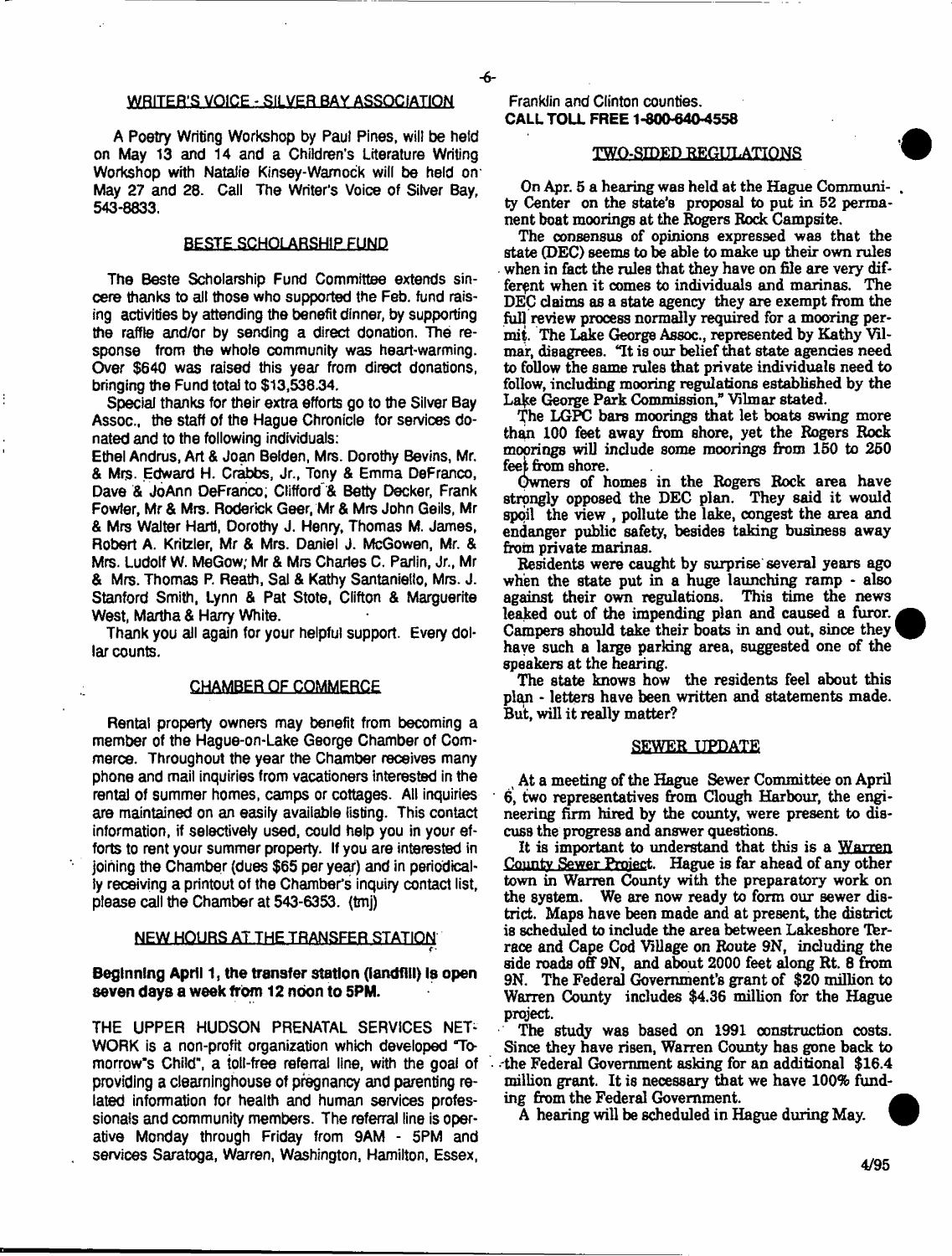#### **HAGUE HISTORICAL SOCIETY**

The April meeting of the Hague Historical Society is a joint meeting held at the Hancock House, Ticonderoga, with the Ticonderoga Historical Society on Friday, April 21. Hague is supplying the speaker, Mrs. Carol Greenough of the Skenesborough Historical Society who will speak on the Whitehall area and its canal history in particular. Ticonderoga is supplying the meeting place and acting as hosts. A pot-tuck supper will be served at 6:30PM and the meeting will start at 7:30PM, The public is invited.

Our May meeting will be held at the Hague Community Center on Thursday, May 18 with another topic of local history.

The March meeting covered the ever intriguing Adirondacks and the equally intriguing and exciting story of the Great Camps of the late 1800's. President Robert Cole presented the story with slides of the various camps and the Durant family who are often considered the original Great Camp designers. A goodly number of members were in attendance... RMC

#### **HAGUE VOLUNTEER FIRE DEPARTMENT**

On June 17 and 18,1995, during the BASS Tournament Weekend, the Fire Dept, will hold a community garage sale under the tent in the Town Park. Table space will be available at \$5 per table per day. Hours on Sat. will be from 9AM-3PM. Steak roast will follow from 5PM - 7PM. Garage saie hours on Sunday will be from 9AM - 6PM. To reserve your space under the tent sign up at Silver Bay General Store. Reserve early. Limited space available. . ss

#### **STORMWATER COMMITTEE**

Just a quick up date to let everyone know the status of our progress.

Stormwater Management Plan Grant from the L.G.P.C.

The Town Board approved the contract with C.T. Male Assoc., at the March Town Board meeting. This contract is to develop the town's Stormwater Management plan. Over the next month dr so we.will be walking the catchments and subcatchments of the Basin within the Town of Hague, Typically we will start at the lake and work our way up the slopes. The committee will work in groups in conjunction with our engineers. So when you see us out walking, please feel free to ask us questions. Let us know if you have observed any problems conoerning storm run off. We would like to hear from the walkers, joggers, bikers, boaters, fishermen and anyone who may see erosion problems. During storm events, have you observed water flowing across roads and leaving sand and or debris on the roads, or in the lake? Drop us a note or send a letter. We welcome your observations. The Com mittee will be having public meetings in July and Aug. of this year to help enlighten and educate the Town as to the cause and effect of stormwater and non-point pollution.

 $\bullet$ 

Everything is going well; however we are on hold from

doing any work in the brook until after the smelt have spawned, which should be in mid May, according to D.E.C. If anyone would like to volunteer to help us plant vegetation to stabilize some of the brooks' banks, let us know.

The next meeting of our committee will be Apr 26, 1995 at 7PM. The guest speaker will be Jim Sutherland from the D.E.C. Jim is the person who operates the science station on the Hague Brook which is located in front of the American Legion building.

Correspondence can be sent to the Town of Hague, to the attention of the Stormwater Committee, or dropped off at the Community Center, /s/ Skip Hourigan, Stormwater Committee Chairman.

#### SILVER BAY RETREATS

'Solitude, Soul and Spirituality" will be.the first-of two weekend retreats to be held at the Silver Bay Assoc. This retreat will help individuals explore their souls through a soio experience, smaii group discussion and journal writing', The solo experience may include walking, hiking, running or quiet sitting by the lake or in the woods. The retreat will take place May 5-7 and is based on Thomas Mopre's book, Care of the Soul: A Guide for Cultivating Depth and Sacredness in Everyday Life. Bruco Tamlyn, a master's of divinity candidate and Robert Allen, director of medical education at the U. of Rochester School of Medicine and Dentistry, will lead the event.

"Journey Through Change," a retreat for women, will help participants explore both internal and externa! transitions. The retreat will take place May 19-21 and will include brief presentations, discussion, journal writing, creative exercises and singing.

The retreat leader is Patricia Stere Sears, a graduate of Union Theological Seminary and an educator with more than 20 years' experience leading group events.

To register and for info., call Silver Bay 543-8833.

*t*

#### WEATHER NOTES Mary Lou Doulin

This has been the second warmest winter in 100 years. In fact, throughout March I enjoyed spring fever constantly. The temperatures from March **.12** on were moderate, between 40 and 60 degrees. We had lots of sunshine, hardly any rain and not much wind.  $\frac{1}{2}$  • • • • •

April feels cooler, temperatures are between 40 and 50, but it has been windy and nippy. We had a cold spell the first week of April ,and ice formed on the edges of the streams and we saw a few flurries. April 10 fair weather returned. In short, this is typical spring activity.

Things are pretty brown in. the woods, but soon we will begin to hear earth's primal music as the peepers and tree frogs begin their melodies. Also' the toads migrate to the mating pools in early spring and the mates put all their vocal equipment to work in the breeding course. Some sounds may carry a half mile or more.

*Instant availability without continuous presence is probably the best role a mother can play*. .. *Lotte Baifyn HAPPY MOTHERS'DAY-MAY 14,1995*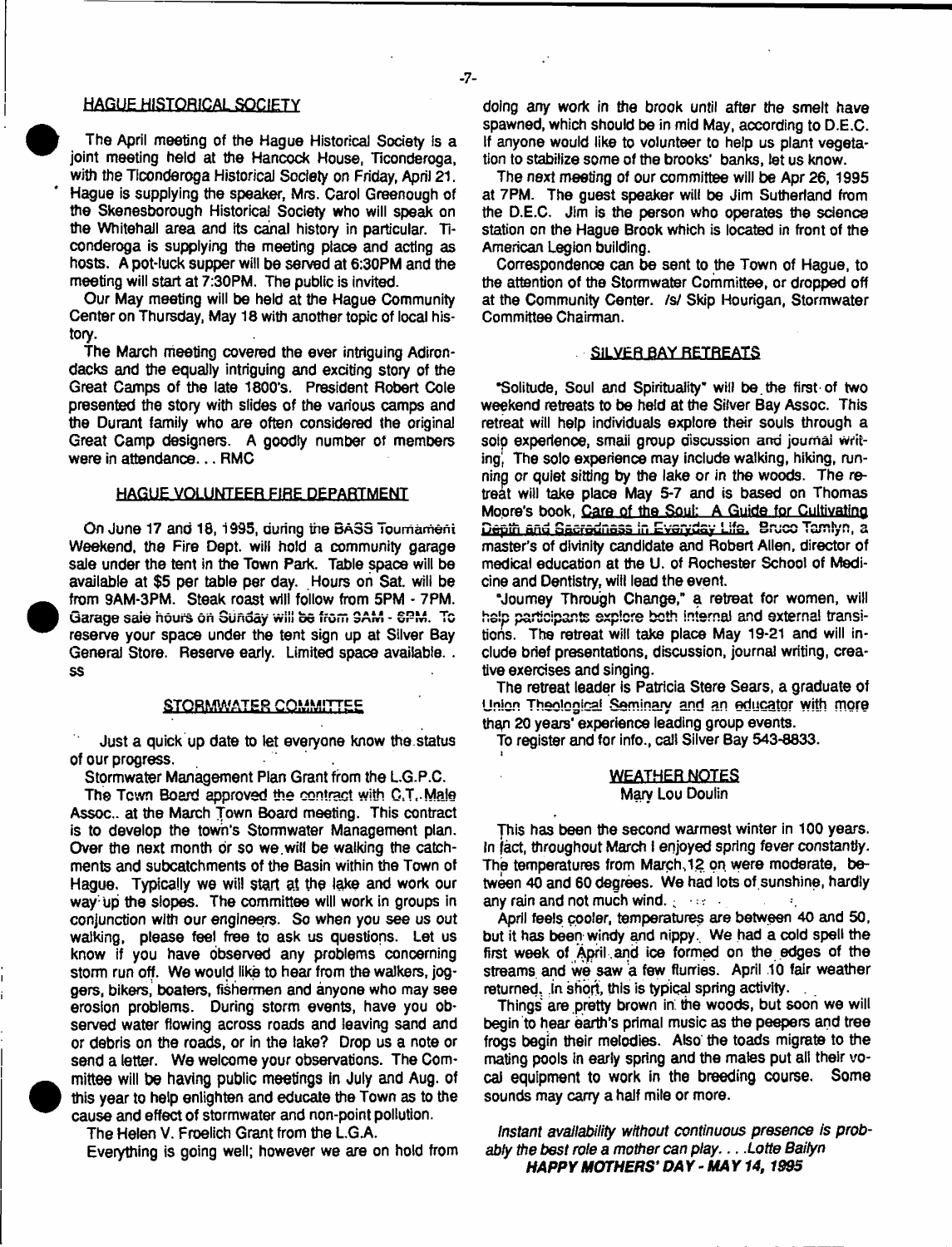# *TO THE RESIDENTS OF HAGUE AND THEIR GUESTS*

# *You are most cordially invited to attend*

# *HAGUE COMMUNITY DAY*

### *May 6,1995 (Rain Date May 7th)*

# *a t The Silver Bay Association*

Activities are planned for all age groups, beginning with "bring your own BBQ" *at 12-1PM, and ending at 9:30PM.* 

*So gather up all your kinfolk and friends in Hague and head on down to Silver Bay for a fun-filled day*.

A complete schedule of activities will be posted at various locations in town, as *well as copies at the Community Center.* 

*Volunteers are still needed. Call Helen Barton a t 543-8833 i f interested.*

# *(CUP AND SAVE AS A REMINDER)*

#### RECLAMATION UPDATE

On April 6 Mr. Eugene Salerni and Mr. Gordon Boyd, from SS&B Co. met with the town board to update their progress on the reclamation of the land fill. This is an innovative procedure and Hague is a leader in the field. Much study went into deciding whether to cap the landfill or reclaim it. After weighing the pros and cons of each, it was decided to reclaim it, which means they are removing EVERYTHING from the present landfill. Elienville, NY is the first town to have done this. If we had gone the capping route, we could possibly have many problems down the road.

Hague started on the reclamation last summer and halted the work during the winter months. They are ready to start work again in June and hope to be finished by the end. of this year, Mr. Salerni stated that the conditions in the Hague landfill were just right for this.process. He is planning a trip to New Zealand to describe what we are doing in Hague. We have been written up in several trade journals. Hague is getting on the map!

Mr. Boyd gave a presentation on future possibilities for the use of the property that would enhance the economy of Hague. He has spoken with the National Golf Foundation, which is a trade association for the golf industry. They expressed an interest in checking it out for a golf course. Other suggestions are a housing development (it has a spectacular view!), a wild life habitat - The Wild Life Habitat Council based in Washington, D.C. work with municipalities

and developers - or an industrial park, as suggested by Supervisor Belden. Comments and suggestions are escially welcome. So, put your thinking caps on and try to come up with great ideas of how to turn a once ugly piece of land into something of which Hague can really be proud .

#### **HAGUE SENIOR CITIZENS CLUB**

On Tuesday, April 25 the seniors will be trekking to ACC in Qlens Falls for a gourmet lunch prepared and served by the students of BOCES Culinary Arts Classes. Any Hague resident 50 years of age or older is invited to join us in this adventure. We will be carpooling from the Hague Community Center, leaving at 10:45AM. The charge for lunch is \$6.75 and must be paid in cash (correct change, if possible) before we leave the Center. Please, no checks! A sign-up sheet is available at the Community Center. Please caJi 543-6161 **BEFORE April 20** in order to be included.

At the March covered dish lunch Elizabeth Schreiner from the Glens Falls Office of the Blind gave an interesting talk on what her office is doing to be helpful to the people of Warren County. She had many items on display. Somehow a magnifying glass, approximately 4", was inadvertently picked up at that time. If anyone who was at that meeting has any idea what could have happened to it, she would very much appreciate having it returned. If you discover, in your belongings, please leave it with Bertha at the Con munity Center and we will see that it is returned to Mrs Schreiner...djh

4/95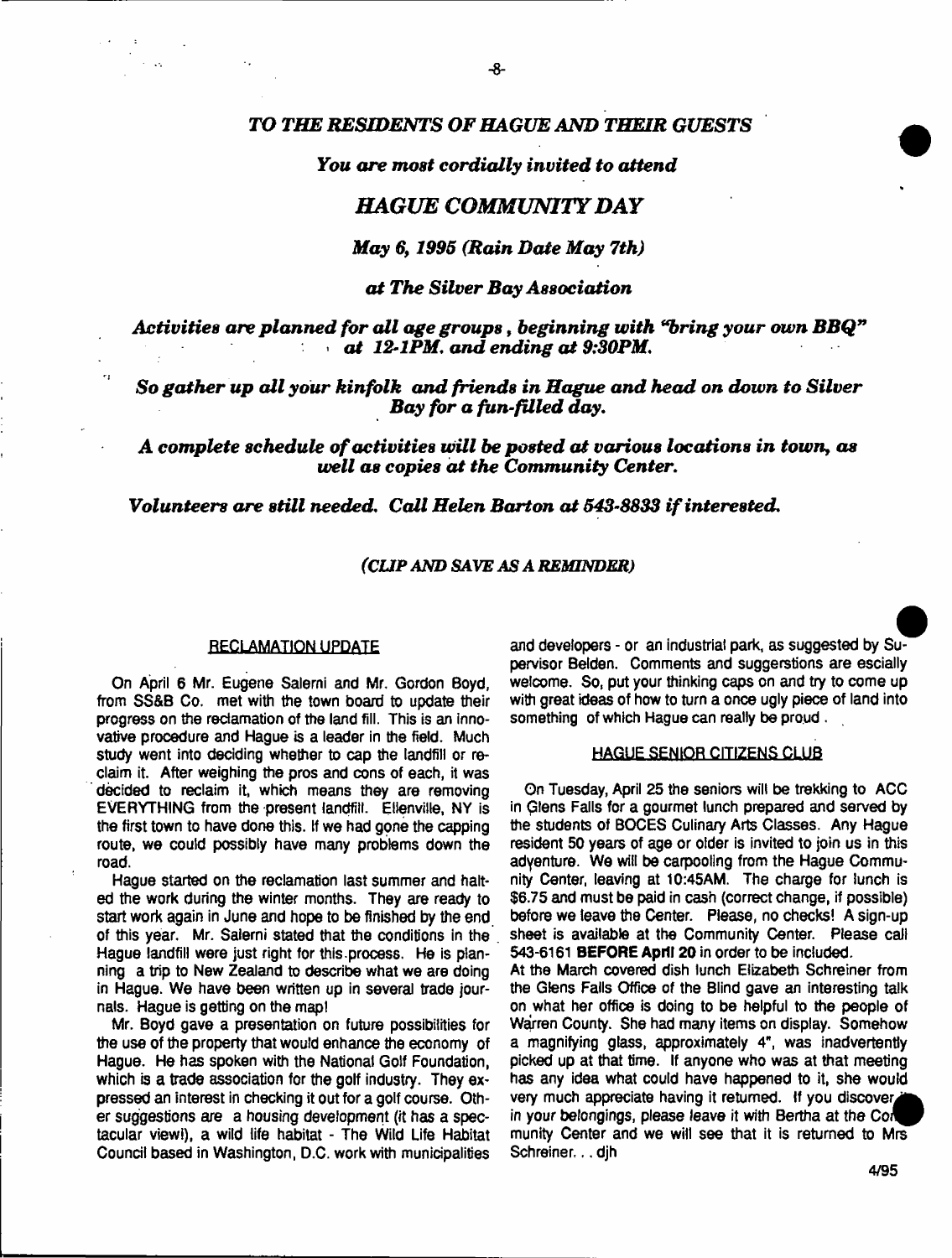# **SOUNDINGS**

ج

BETROTHED - Charles Rodman Barton III, son of Kay and the late Charles R. Barton, Jr., Sabbath Day Point, to Kim Thompson Brower, Madison NJ. The wedding is planned for August 26.

DIED - Ruth Parlin Sanborn Burrill, 90, Hightstown, NJ on March 16, 1995. Ruth vacationed for many years in Silver Bay. She is survived by three sons, Howie, John and Don, 9 grandchildren and 5 great grandchildren. Contributions in her memory may be made to the Silver Bay Assoc., Silver Bay, NY 12874.

DIED - Dr. Robert A. Kritzler, 80, Saddle River, NJ and Hague, NY on March 31, 1995 He is survived by his wife Lee, son Dr. Robert K., one grandson, and two brothers. Dr. Kritzler was Fleet Surgeon of the Northern Lake George Yacht Club.

DIED - Alda H. Geils, 99, on April 2, 1995 in Greenwich, CT. She is survived by two sons, John and Henry, both summer residents of Silver Bay and 6 grandchildren and 5 great-grandchildren. Mrs. Geils was an EMP at Silver Bay in 1916.

DIED - Earle Phillips, 98, in Hague on April 1, 1995. Mr. Phillips was one of the first residents of Forest Bay, and was a 1915 graduate of Ticonderoga High School. He is survived by two nieces and a nephew and several grandnieces and nephews

ANNIVERSARY - Mr. & Mrs. Elmer E. Streeter celebrated their 50th anniversary on Feb. 12, 1995 at the Stuben Club in Albany. They were married on Feb. 14,1945. Mr. Streeter grew up on Streeter Hill in Hague.

ANNIVERSARY - Rev. and Mrs. Barton Van Vliet, former pastor of the Hague Baptist Church, celebrated their 50th wedding anniversary on April 3 in Port Byron, NY.

JESSICA FRASIER, Hague, was recently inducted into the Black Watch Chapter of the National Honor Society. Other members of the society from Hague include Elizabeth Brunet, Allison Johnson, Monica Johnson & Jessica Mars

MICHELLE DeFRANCO, Hague, an 8th grade student at Ti Middle School, competed in her second consecutive NYS Interscholastic Gymastics meet on March 3 and 4. Michelle was 5th in the sectional qualifier with a score of 7.8. She also improved at the state meet and scored a 7.9. She was among a select few Middle school students participating in this prestigious meet.

# 4TH MARKING PERIOD HONOR ROLL

The following Hague students have been listed on the honor roll for the 4th marking period at Ti High School. High Honors: ELIZABETH BRUNET, JESSICA FRASIER, LINDSAY FRASIER, ALLISON JOHNSON, MONICA JOHNSON, LAUREN MACK.

Second Honors: PATRICIA CORLISS, JESSICA MARS.

# STUDENT ACTIVITIES BUS

The Town of Hague has contracted with the Ti Central School Dist. to supply after school bus transportation for Hague students. The bus is running after the conclusion of athletic practices and other activities each evening during the week. Several years ago in a budget reduction move, the school district eliminated after school transportation.

#### **HANCOCK HOUSE TQ HOST STUDENT ART SHOW**

The Ticonderoga High School art department will have a student art show at the Hancock House from April 1 - 22. Students in grades 9-12 in all areas of art will be showing their best works. Arts on display will include sculpture, computer art, ceramics, photography, drawing and painting. Prizes for best show, realism, abstract art, graphics, drawing and painting are donated by Ticonderoga Decorating and Paint.

#### BOARD OF ED TQ MEET IN HAGUE

The Board of Education of Ticonderoga Central School District will hold a REGULAR MEETING. WEDNESDAY. **APRIL 26. 1995** at the HAGUE COMMUNITY CENTER, at 7:30PM. This is an opportunity for Hague residents to attend a meeting nearby.

#### **SENIOR CITIZENS WALKING PROGRAM**

The Elementary and Middle Schools will be closed for the Senior Citizens Walking Program as of Apr 13, 1995.

The track on the Sentinel Field is open for walking. Please use the tum-style gate for entrance. We recommend good walking shoes and using the outside lanes.

If you have any questions regarding this program, please call Mr. Vigliotti at the Ticonderoga Middle School office, 585-7442.

THE MONTH OF APRIL 1995 HAS BEEN PROCLAIMED **NATIONAL HUDDLE SCHOOL EDUCATION MONTH.** Many special activities have been planned at the Ti Middle School during this month. National Middle Schools Education Month is jointly sponsored by National Middle School Association and the National Association of Secondary School Principals.

THE MOHICAN COUNCIL INC BOY SCOUTS is holding an ecumenical service at Silver Bay Assoc, on April 30 at noon, followed at 1:15 by a buffet lunch.

SBA was chosen for this event because in 1910 it was the site of the first official Boy Scout Encampment in North America and was attended by 120 boys and 20 leaders.

The service is open to ail people with an interest in scouting.